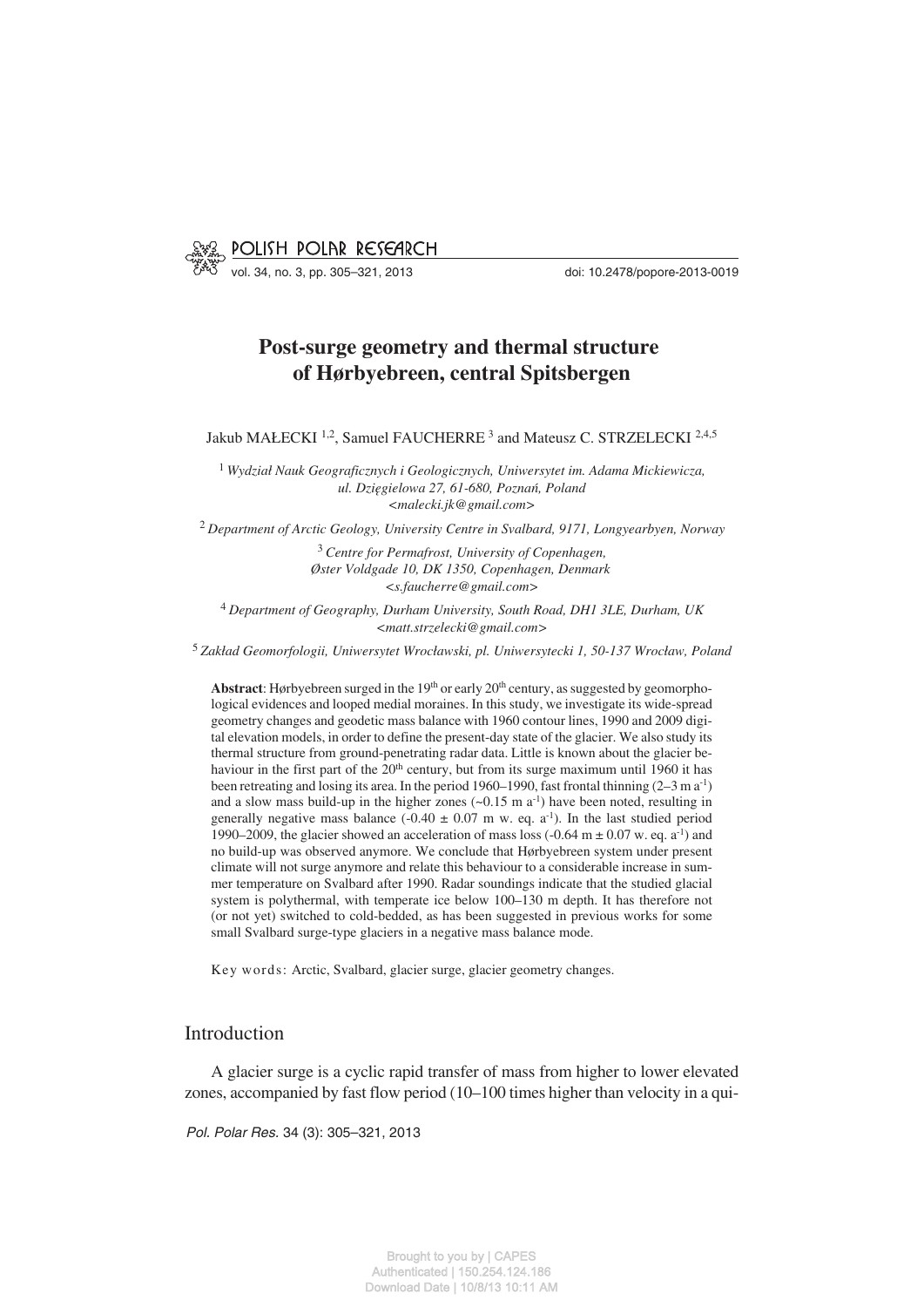escent phase) and, most often, a significant front advance. This dynamic instability is often considered as independent of climate fluctuations (Meier and Post 1969; Raymond 1987), but on the other hand it has been documented that it is closely cor− related to the cumulative mass gain in the higher zones of the glacier, hence to the mass balance (Dyurgerov *et al.* 1985; Eisen *et al.* 2001). Surges are not a common phenomenon. Only 1% of world glaciers show surge−character (Jiskoot *et al.* 1998) but they are very common in several regions of the world, including Alaska, Pamirs or Iceland among others. Svalbard, a highly glacier−covered Arctic archipelago, is also a well known cluster of surge−type glaciers. According to different authors, they stand for 13% (Jiskoot *et al.* 1998), 36% (Hamilton and Dowdeswell 1996) or as much as 90% (Lefauconnier and Hagen 1991) of the total number of the archipel− ago's ice masses. The controls and occurrence of Svalbard glacier surges have been previously described by many authors and they differ from those found in the other parts of the world. Their characteristic feature is long duration of both active and qui− escent phases and low velocities during the active phase, driven by environmental factors such as climate and geology (*e.g.* Liestøl 1969; Schytt 1969; Hagen 1987; Dowdeswell *et al.* 1991; Lefauconnier and Hagen 1991).

In early 20<sup>th</sup> century, a sharp climate warming occurred on Svalbard, terminating the Little Ice Age (LIA) period of glacier advances (*e.g.* Nordli and Kohler 2003). The equilibrium line altitude (ELA) has raised, decreasing the mass balance of Svalbard glaciers together with their volume and area. Dowdeswell *et al.* (1995) argues that this climate shift has had even more negative consequences. According to these authors, surge activity has decreased in Svalbard due to negative mass bal− ance mode, which prolongs the quiescence phases or ceases the surge behaviour. They have also found evidence that small glaciers which used to surge in the past may change their thermal structure from warm−based to cold−based by enhanced thinning in all elevation bands, as showed for Scott Turnerbreen. On the other hand, it has been reported that some Svalbard surge−type glaciers are building−up towards a new surge, *e.g.* Kongsvegen (Melvold and Hagen 1998), Hessbreen (Sund and Eiken 2004), Finsterwalderbreen (Hodgkins *et al.* 2007) and many other ice masses, particularly in the eastern and southern Svalbard (Nuth *et al.* 2010; Moholdt *et al.* 2010). Also, many glaciers did surge in the last decades de− spite the generally unfavourable climate conditions (*e.g.* Hagen 1987; Dowde− swell and Benham 2003; Benn *et al.* 2009).

The purpose of this study is to present geometric evolution of Hørbyebreen, a surge−type glacier in central Spitsbergen, Svalbard Archipelago (Karczewski 1989). With use of maps and digital elevation models, we measured its elevation changes and geodetic balance in order to investigate whether it is building towards a new surge event. Our paper reports its length, area and volume changes since its surge maximum and we seek to link these changes with climate. We also bring new data on thermal structure of a Svalbard surge−type glacier and compare our results to the thermal shift of Scott Turnerbreen reported by Dowdeswell *et al.* (1995).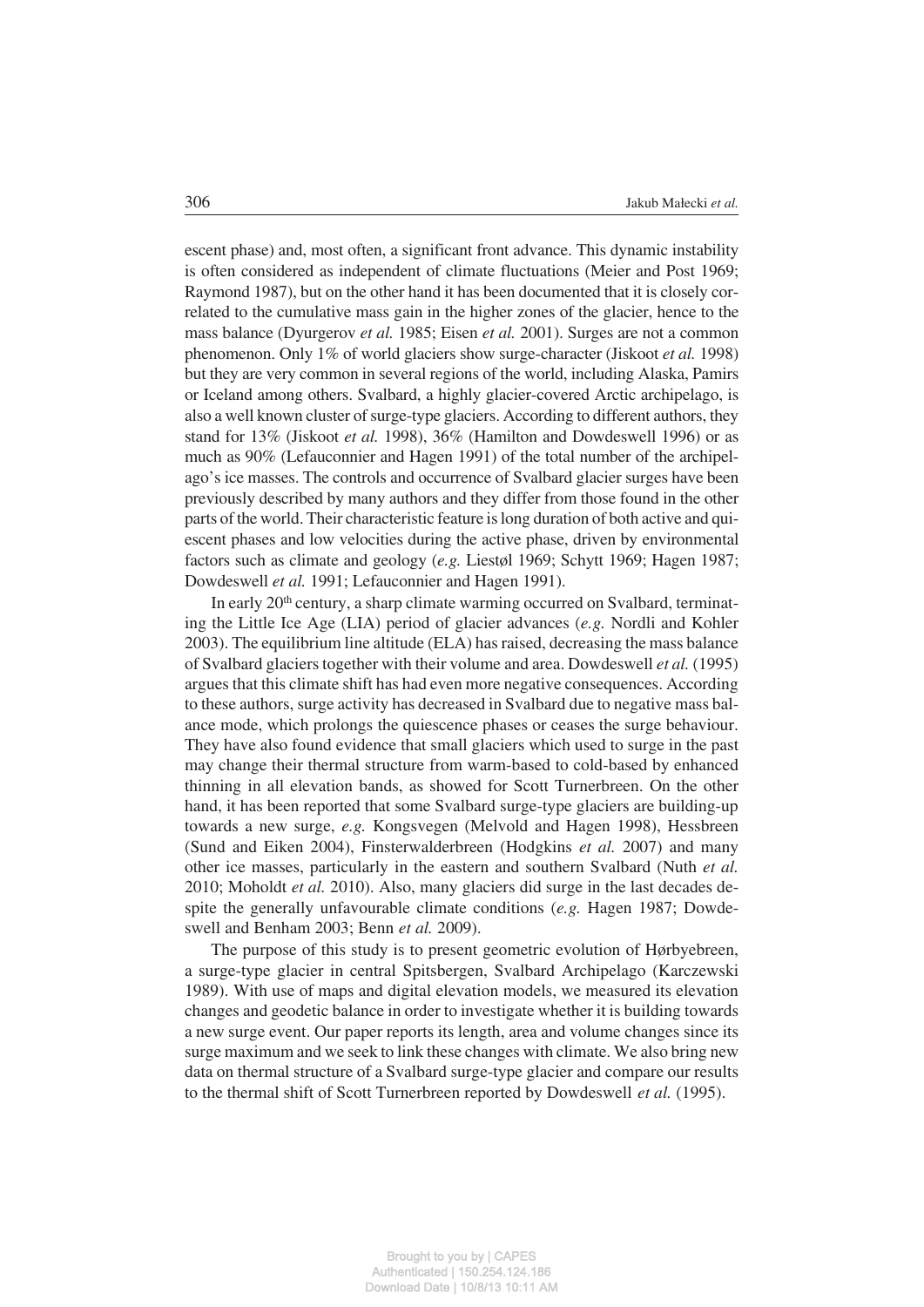

Fig. 1. Location of the studied glacier in Svalbard (**a**) and map of Hørbyebreen glacial system (**b**). Contours are drawn with 100 m interval (thicker contour – 500 m a.s.l.). Solid contours represent 2009 geometry, dashed contours − 1990. Arrow lines – centreline radar profiles (downglacier direc− tion). Map showing profiles used for length measurements (**c**) plotted against Little Ice Age and 2009 outlines (dashed and solid line respectively). Sketch of Hørbyebreen front zone in the 1960's (**d**) with looped medial moraines in the southern part of the snout.

# Study area

Hørbyebreen glacial system is one of the largest glaciers (15.9 km2) in little glacier−covered Dickson Land in central Spitsbergen, Svalbard (Fig. 1a). It con− sists of two main components: Hørbyebreen and Hoelbreen, confluent in the lower part of the valley (Fig. 1b). Climatic conditions in Svalbard are relatively mild when compared to other High Arctic sites – the mean temperature of the summer period (June–August) at Svalbard Airport (60 km from Hørbyebreen) is 4.9°C (1981–2010), while of the coldest month (February) it is −13.5-C (based on data from Norwegian Meteorological Institute). Dickson Land is characterised by in− ner−fjord climate type, meaning arid conditions and higher annual thermal con− trasts, thus – potentially warmer summer periods (Rachlewicz and Styszyńska 2007; Rachlewicz 2009a; Małecki 2013). Local glaciers may be therefore more exposed to high temperature and receive fewer precipitation, including winter snow. Hence, they are higher elevated when compared to more maritime Svalbard regions, to compensate these unfavourable conditions. Median altitude of Hørbye− breen is 500 m. In previous reports Hørbyebreen system has been expected to be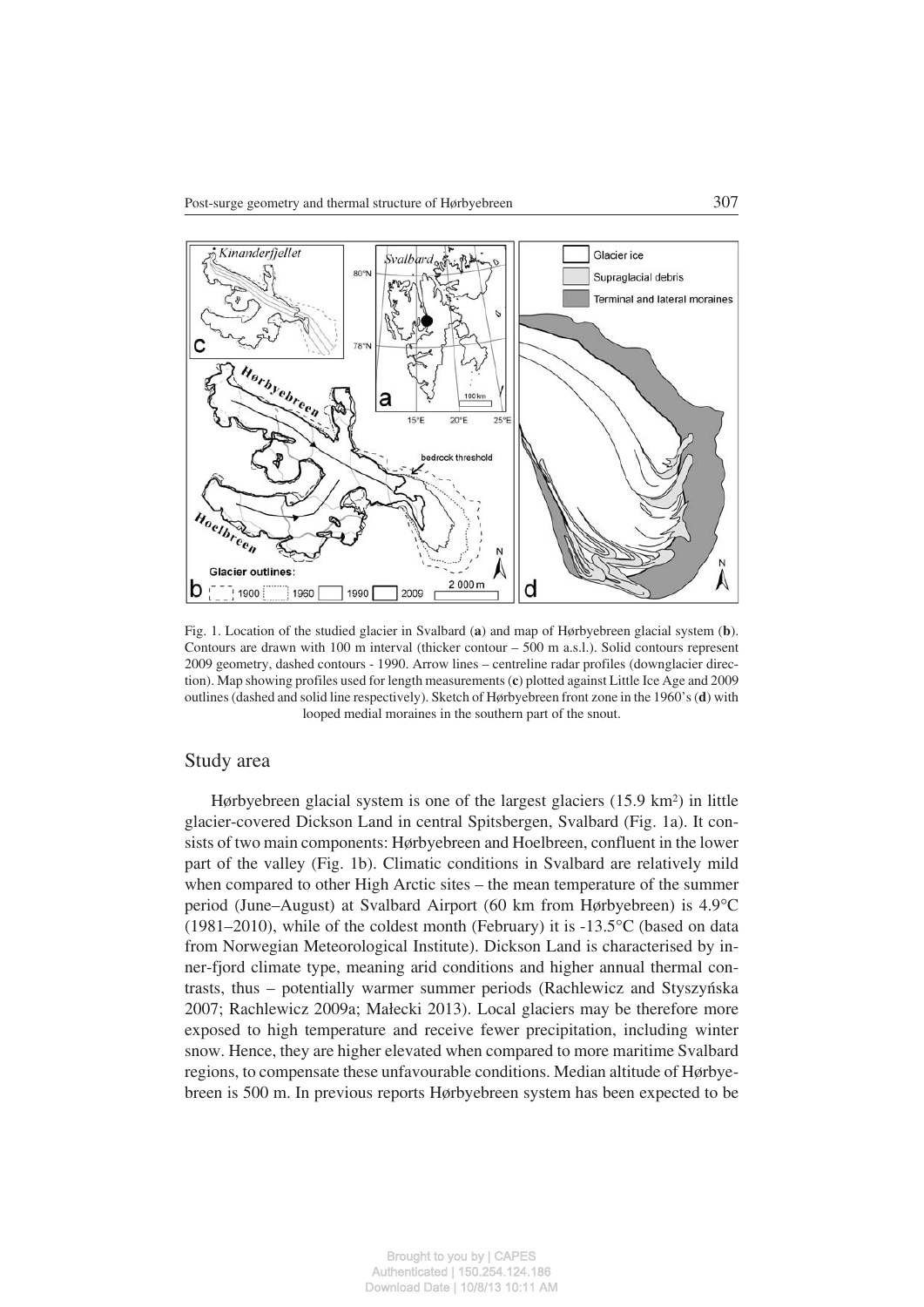polythermal on the basis of regular icings at its front, forefield geomorphology and character of water discharge (Rachlewicz *et al.* 2007; Rachlewicz 2009a, b; Evans *et al.* 2012). In this study, we investigate its thermal structure with direct geophysical methods.

Hørbyebreen is a surge−type glacial system, but little is known on the timing of the last surge event. First notes about the glacier can be found in Slater (1925), who has visited the site in 1921. In his report, the glacier front is surrounded by crescen− tic moraines and the ice surface is smooth with well marked debris bands and ser− pentine flow lines. This description indicates that the glacier must have surged at least ~20 years prior to the Slater's survey, so its cracked surface could be smoothed by melting and the front could retreat. Therefore, we assume the surge to occur in 1900, but it could have been even earlier. A number of post−surge im− prints, summarized by Evans and Rea (2003), has been also noted on Hørbyebreen on Norwegian aerial images from 1960, with looped medial moraines among oth− ers (Karczewski 1989, Fig. 1d).

The present−day dynamics of Hørbyebreen are relatively high as for a Svalbard glacier of this size. A preliminary study with a limited number of fixed stakes has shown maximal flow velocities on the order of 12 m a<sup>-1</sup> and an average ~25% velocity increase during summer months (Rachlewicz 2009a). Flowlines observed on its modern surface suggest that most of ice in the frontal zone is delivered from Hoelbreen basin, so it shall be considered as a more active component and a proba− ble surge trigger. Modern geophysical studies indicate no ice−cored moraines in the forefield, what is interpreted as a remnant of the past surge by Gibas *et al.* (2005). With a recent 2009–2011 aerial survey some discussion with the surge ori− gin of the foreland has been however opened by Evans *et al.* (2012), who presented an alternative view of its genesis, partly explained by a *jökulhlaup* event. How− ever, these authors do not negate the surge hypothesis.

Sedimentary rocks underlying Svalbard surge−type glaciers are considered as their common characteristic (Jiskoot *et al.* 1998). Geology of the Hørbyebreen basin is mostly formed from soft sandstones, while only the lowest part of Hørbyebreen valley is intersected by resistant pre−Devonian metamorphic rocks (Dallman *et al.* 2004). They form a ~100 m high bedrock threshold, surpassed by the glacier front during the last surge and now largely influencing the decay of the present−day termi− nus (Fig. 1b). The frontal zone of Hørbyebreen, lying below the threshold, is flat and thin so it is subjected to very fast down−wasting. It has mostly easily distinguished edge but several debris bands are present and cover the actual glacier ice.

#### Data and methods

Glacier geometry information used in our study has been derived from Norwe− gian aerial surveys and consists of: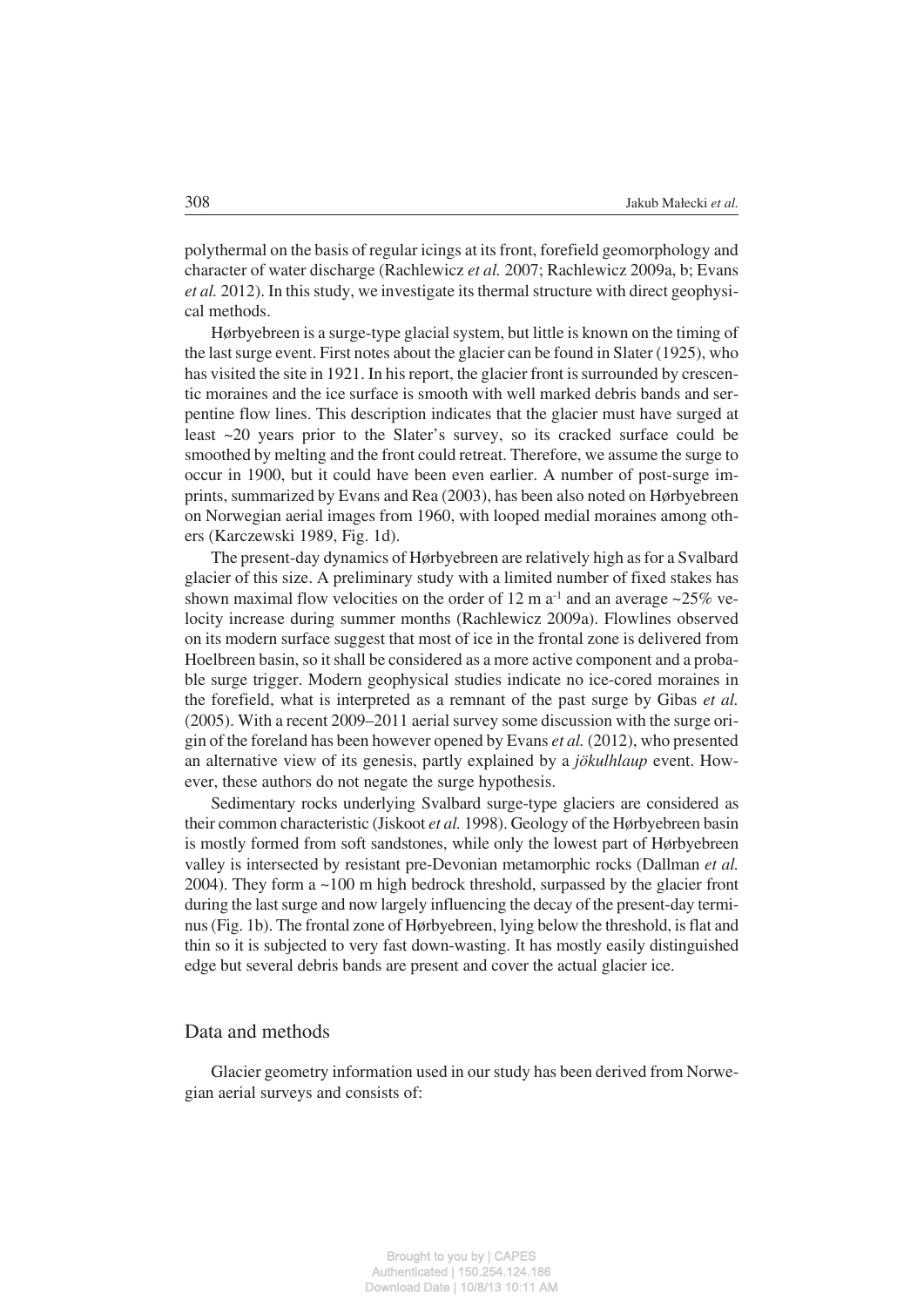- a 1960 map in scale 1: 100 000 and vertical contour spacing of 50 m constructed from photographs in scale 1:50 000 and digitized by Norsk Polarinstitutt (NPI);
- an NPI 1990 digital elevation model (DEM) of 20 m resolution constructed from images in scale 1:15 000;
- a 2009 DEM with pixel size of  $20 \times 20$  m (data missing from the highest zone of Hørbyebreen) constructed in ERDAS Leica Photogrammetry Suite 2010 soft− ware from recent aerial NPI images taken at resolution of ~0.5 m in July and August 2009.

Geometry data from 1960 and 2009 have been aligned in x, y and z directions in relation to 1990 DEM using universal co−registration correction described by Nuth and Kääb (2011). In order to investigate geometry changes between 1960 and 1990, the contour line vertices of the1960 map have been transformed to points and each of them has been interpolated into 1990 DEM with bilinear inter− polation. In effect, the points contained information about local elevation differ− ences between two periods (*dh*). From these *dh* values, we have interpolated a gla− cier−wide map of elevation change using three interpolation schemes: kriging, in− verse distance weighting and "Topo to Raster" tool (ESRI ArcGIS software). In the latter scheme, we have manually drawn lines of equal elevation change to mini− mize unrealistic patterns of surface elevation change, which could be easily pro− duced by an automatic interpolation because of sparse contour lines and large *dh* variations at the front. The resulting three rasters of 20 m resolution have been aligned and averaged into the final 1960–1990 map of *dh*. Elevation changes of Hørbyebreen system in the recent 1990–2009 period were quantified by subtrac− tion of a co−registered and aligned 2009 DEM from 1990 DEM. To obtain total volume change of the glacier for both periods (*dV*) cells of *dh* raster were summed. Mean glacier−wide elevation changes (*dH*) were obtained by division of *dV* by av− erage area of the glacier in a given period. To convert *dH* to geodetic mass balance (*B*), with metres of water equivalent as units (w. eq.), we assumed a constant den− sity distribution over the glacier over time (Kohler *et al.* 2007) and multiplied *dH* by a factor of 0.9 (ratio of ice density to water density). Annual retreat rates were calculated from changes of length of the glacier in each period, measured by aver− aging length of three profile lines extending from Kinanderfjellet to the front (Fig. 1c). Ground penetrating radar (GPR) investigation on Hørbyebreen was carried out on 15/04/2012 during dry−snow conditions. Malå RTA system was used with ProEx control unit and 100 MHz antenna. The antenna was pulled by a snow scooter (driving with average speed of 20–30 km h<sup>-1</sup>) and the data were collected approximately every 1–2 m. Processing of the data was carried out in ReflexW software and considered static correction, dewow and gain functions. For travel− time/depth conversion, we used wave propagation velocity for ice of 0.170 m ns−1.

We quantified the total error of our geometry change analysis by comparing el− evations from all our data sources from non glacier−covered terrain. In the first studied period, we used 18 000 points and in the more recent 35 000 points con−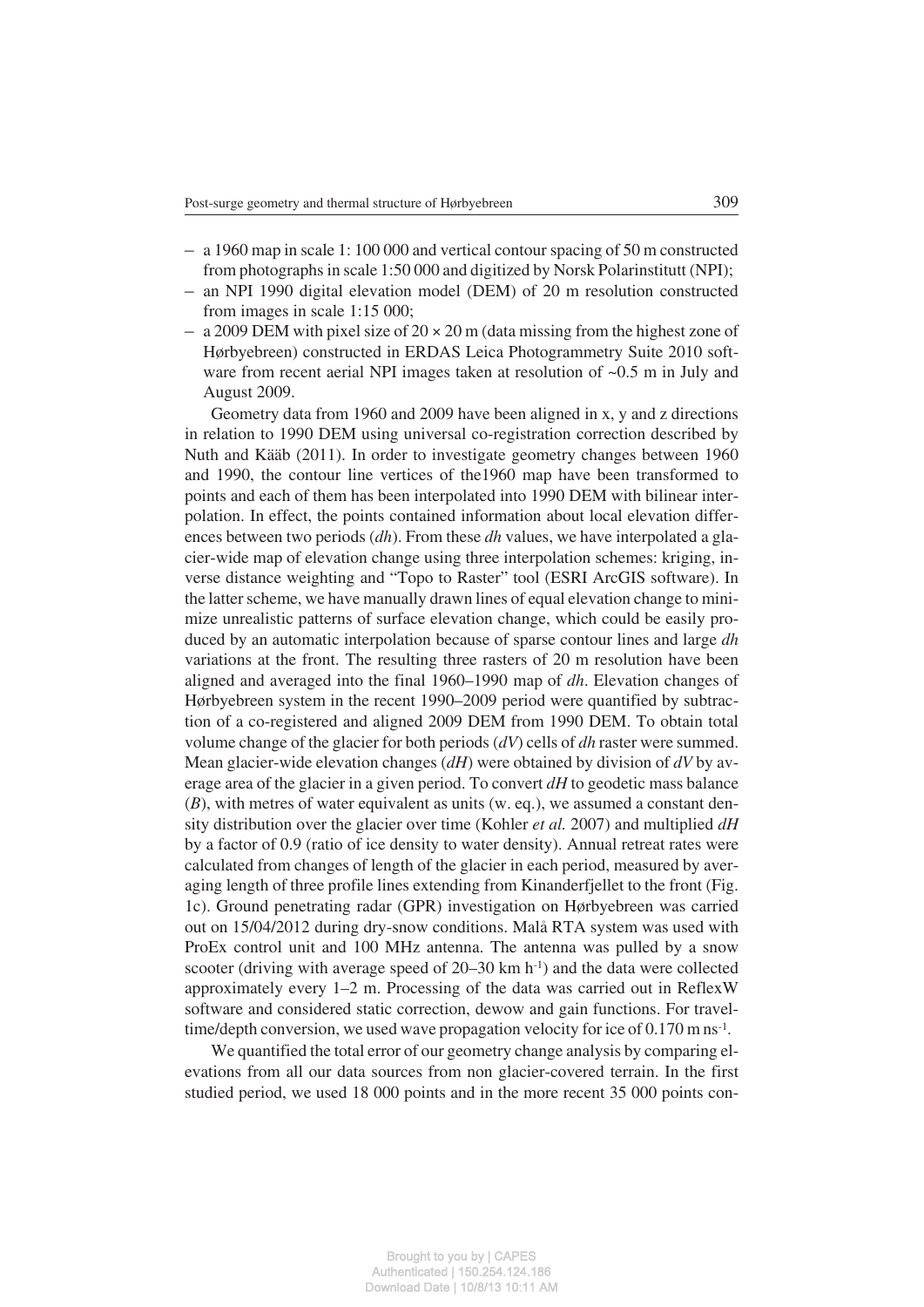

Fig. 2. Errors of geometry datasets used in this study: frequency distribution of elevation differences of co−registered datasets (**a**), note the histograms are inferred from terrain surrounding the glacier, and average elevation error against slope for rock terrain and glacier ice (**b**). For snow−covered sur− faces the error is assumed to be twice higher.

taining information about *dh* and slope in relation to 1990 DEM. Glacier ice is here assumed to have similar error characteristics as rocks surrounding the glacier, while errors for snow−covered surfaces are doubled due to low radiometric con− trast on aerial images (Nuth *et al.* 2010). Because the glacier is dominated by poorly inclined slopes, conventional elevation error histograms obtained from mountainous terrain surrounding the glacier (Fig. 2a) only partially represent the uncertainties of available datasets. To investigate the actual errors on the glacier, the test-points were divided into groups of  $1^{\circ}$  inclination and in each cluster we calculated the average root mean square error, representing typical error at a given slope  $(E_p)$ .  $E_p$  plotted against slope shows a clear increasing tendency, well described by third−order polynomial functions (Fig. 2b).

Using a slope histogram of the studied glacial system and the polynomial error functions, we could transform glacier slope values into error estimates for all raster cells lying inside of the glacier boundary. By integration, we obtained a *dh* error esti−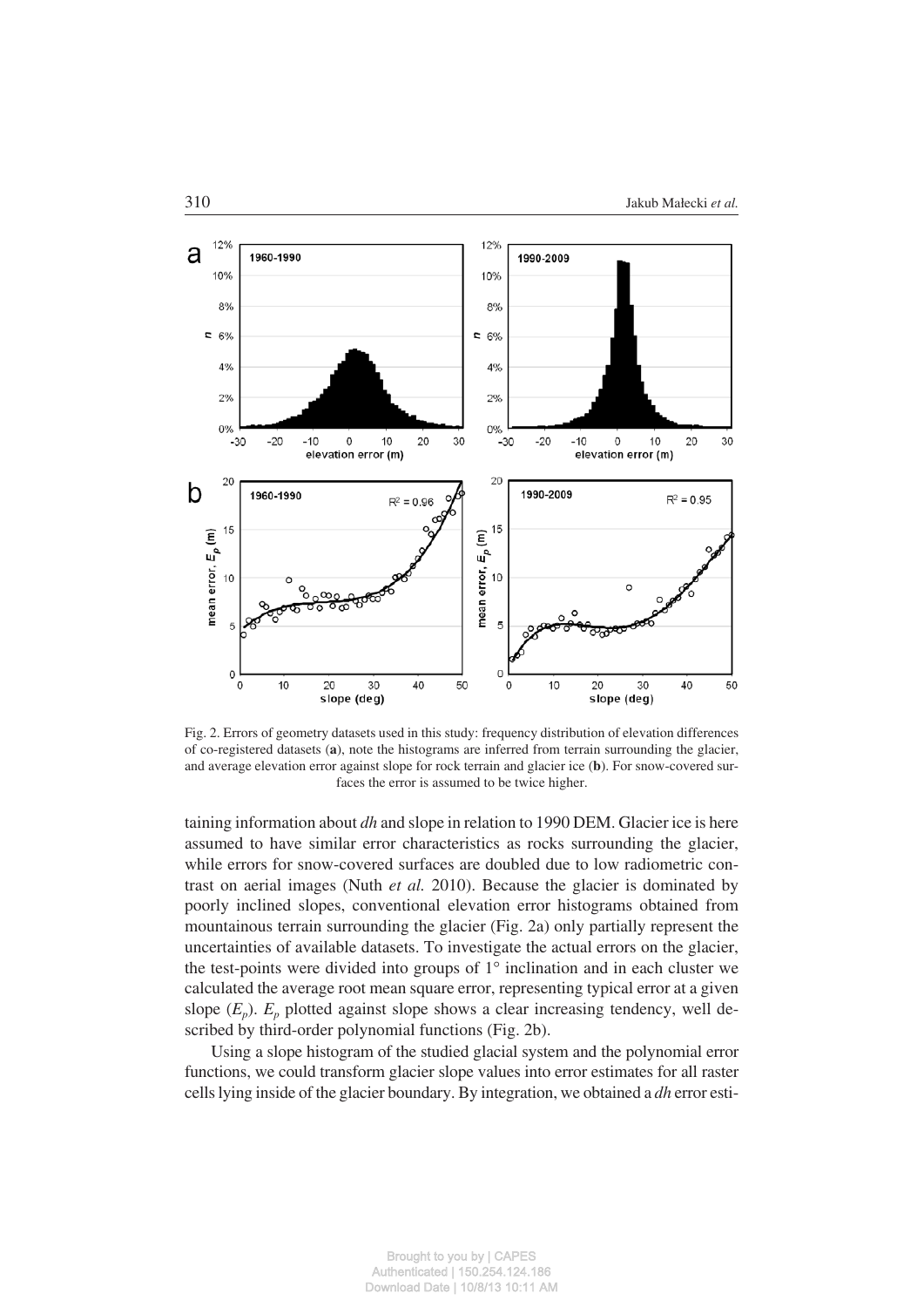mate representing all points on the glacier  $(E<sub>o</sub>)$ . The final error of our measurement of  $dH(E_{dH})$  has been computed by dividing  $E_g$  by a square root of sample size (N).

$$
E_{dH} = \frac{E_s}{\sqrt{N}}\tag{1}
$$

The spatial autocorrelation of errors in the available datasets was previously re− ported and we adopt its scale from the literature to be 1000 m, implying that *N* be− comes the glacier area in km2 (Nuth *et al.* 2007; James *et al.* 2012). Volume estimate error is calculated by multiplying  $E_{dH}$  by the area of the glacier in a studied period.

### Results

**Area and length changes since the surge maximum**. — Little is known about the geometry of Hørbyebreen in the maximum phase of the last surge. The moraine system suggests that the glacier was  $10.7$  km long and its area was  $24.7$  km<sup>2</sup>. Through all analysed periods Hørbyebreen has been showing a continuous decay, with retreat and area loss rates accelerating with time, and reached peak values after 1990 (Fig. 3). The most recent mean retreat rate of 74 m a−1 represents an increase of over three−fold from the 1960–1990 period and over twelve−fold from the earliest 1900–1960 period (Table 1). The reduction of glacier length is high as for a land ter− minating glacier in Svalbard and exceeded 3,000 m along some transects, with 2 442 m on average. Hence, the area loss has been occurring mostly in the front zone and its total is as high as 36% when compared to the maximum phase area.

Table 1

|                                                          | 1900-1960 | 1960-1990        | 1990-2009        |
|----------------------------------------------------------|-----------|------------------|------------------|
| Average (maximum) retreat rate (m $a^{-1}$ )             | 6.4(6.7)  | 21.7(26.3)       | 74.2 (112.6)     |
| Area change rate $(km2$ per decade)                      | $-0.44$   | $-0.98$          | $-1.72$          |
| Total elevation change, dH (m)                           | N/D       | $-13.5 \pm 2.3$  | $-13.5 \pm 1.4$  |
| Annual elevation change $dH/dt$ (m a <sup>-1</sup> )     | N/D       | $-0.45 \pm 0.08$ | $-0.71 \pm 0.07$ |
| Annual geodetic balance $B$ (m w.e. $a^{-1}$ )           | N/D       | $-0.40 \pm 0.07$ | $-0.64 \pm 0.07$ |
| Total volume change, $dV$ (km <sup>3</sup> )             | N/D       | $-0.28 \pm 0.05$ | $-0.24 \pm 0.03$ |
| Volume change rate, $dV/dt$ (km <sup>3</sup> per decade) | N/D       | $-0.09 \pm 0.02$ | $-0.12 \pm 0.01$ |

Geometry and mass balance of Hørbyebreen system in the analysed periods.

**Elevation, volume and mass balance changes in 1960–1990 and 1990– 2009**. — Figure 4 shows maps of the measured surface elevation change. Period 1960–1990 was characterised by a gradual increase of glacier slope, with very fast frontal thinning and slow mass build−up above ~500 m. The overall geodetic balance of Hørbyebreen system was however negative in this period with  $B =$  $-0.40 \pm 0.07$  m w. eq. a<sup>-1</sup> leading to thinning of the glacier by 13.5 ± 2.3 m on av-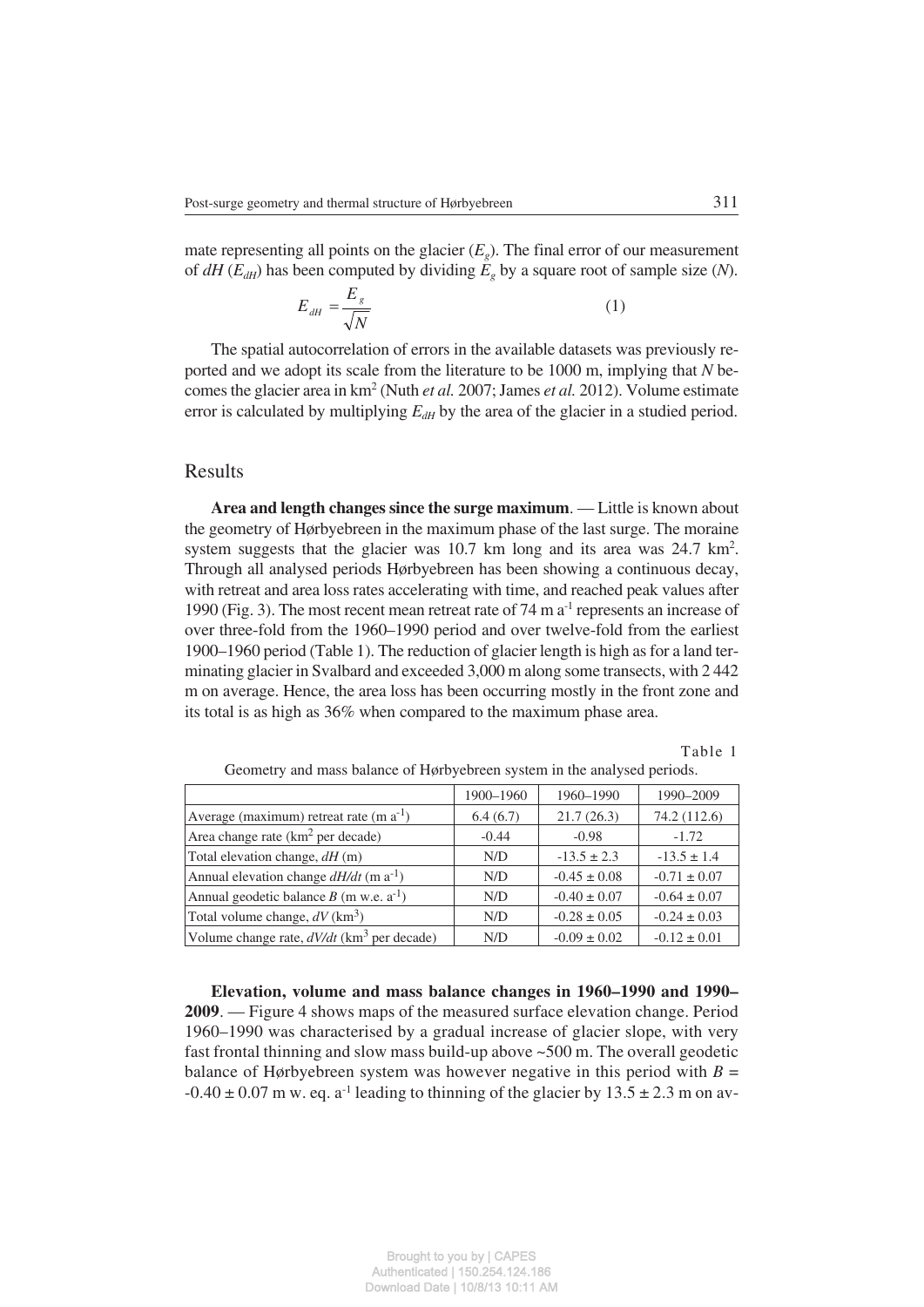

Fig. 3. Changes of Hørbyebreen glacial system: area changes (**a**), length changes (**b**), volume changes (**c**) in relation to year 1960.

erage and giving annual rate of thickness change (*dH/dt*) of −0.45 ± 0.08 m a−1. The total volume loss observed was of  $0.28 \pm 0.05$  km<sup>3</sup>.

The elevation changes in the recent studied period were quantified by subtrac− tion of 2009 DEM from 1990 DEM (Fig. 4b). The 2009 DEM is however not com− plete and elevation data is missing for the uppermost  $\langle$  <500 m a.s.l) zone of Hørbyebreen, accounting for 2.4 km2 or 15.2 % of its total 2009 area. For this zone, a uniform elevation change observed at Hoelbreen above 500 m a.s.l. has been used to approximate the glacier−wide geodetic balance. In this period, the system has clearly experienced acceleration of thinning rate and has shown almost no build−up on Hoelbreen. We anticipate a similar pattern in the highest reaches of Hørbyebreen. Accounting for the missing data, the overall geodetic balance was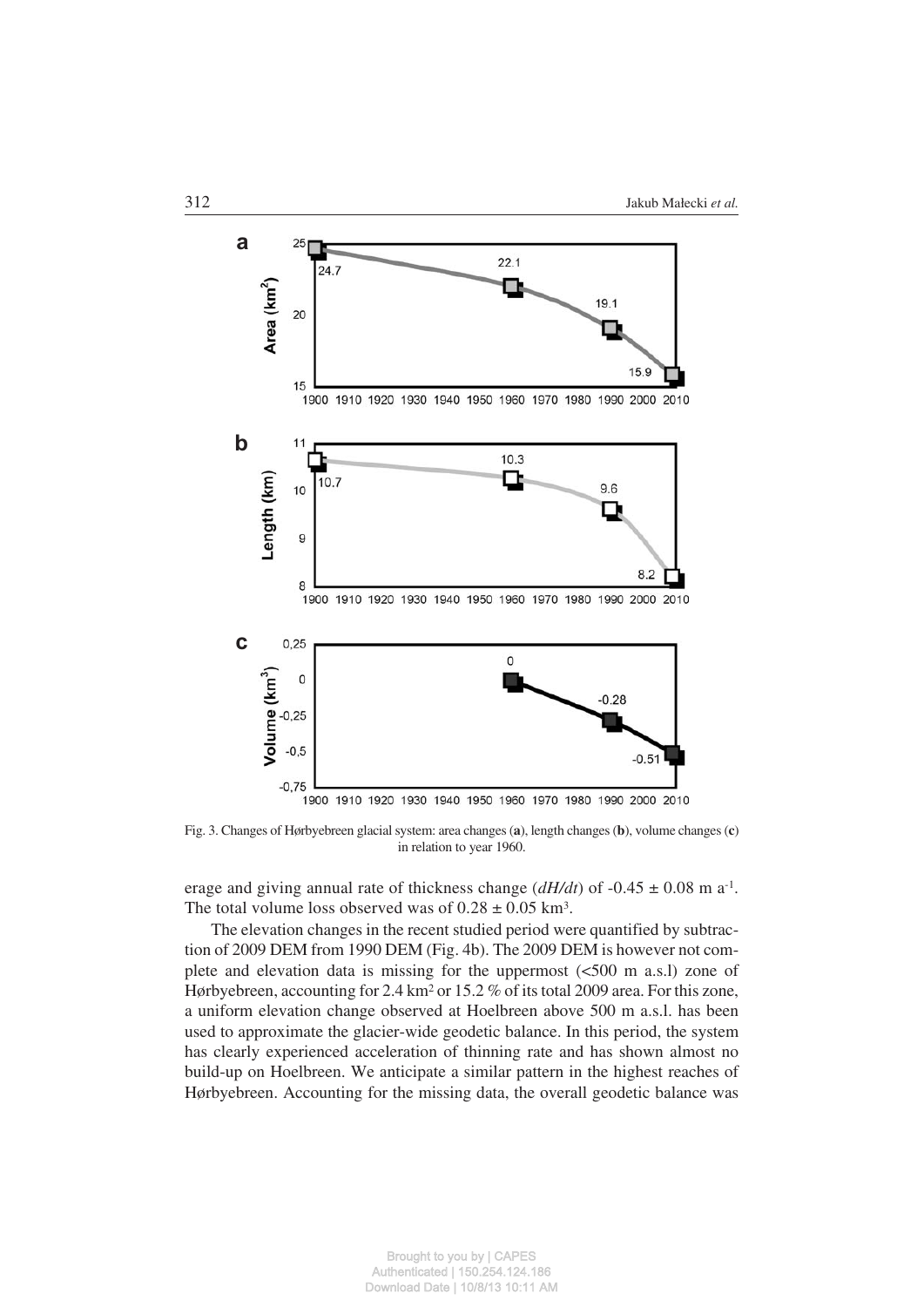

Fig. 4. Mean annual elevation change (*dh/dt*) of Hørbyebreen for the period 1960–1990 (**a**), with an up− build visible in the upper zones and the period 1990–2009 (**b**), with thinning over the entire glacier area.

more negative than in the earlier period, with  $B = -0.64 \pm 0.07$  m w.eq. a<sup>-1</sup>, resulting in  $dH$  = −13.5 ± 1.4 m (−0.71 ± 0.07 m a<sup>-1</sup>). Acceleration of surface lowering led to volume loss rate increase by 26% (−0.09 *vs.* −0.12 km3 per decade, respectively for 1960–1990 and 1990–2009) and total volume loss in this period of *dV* = −0.24 ±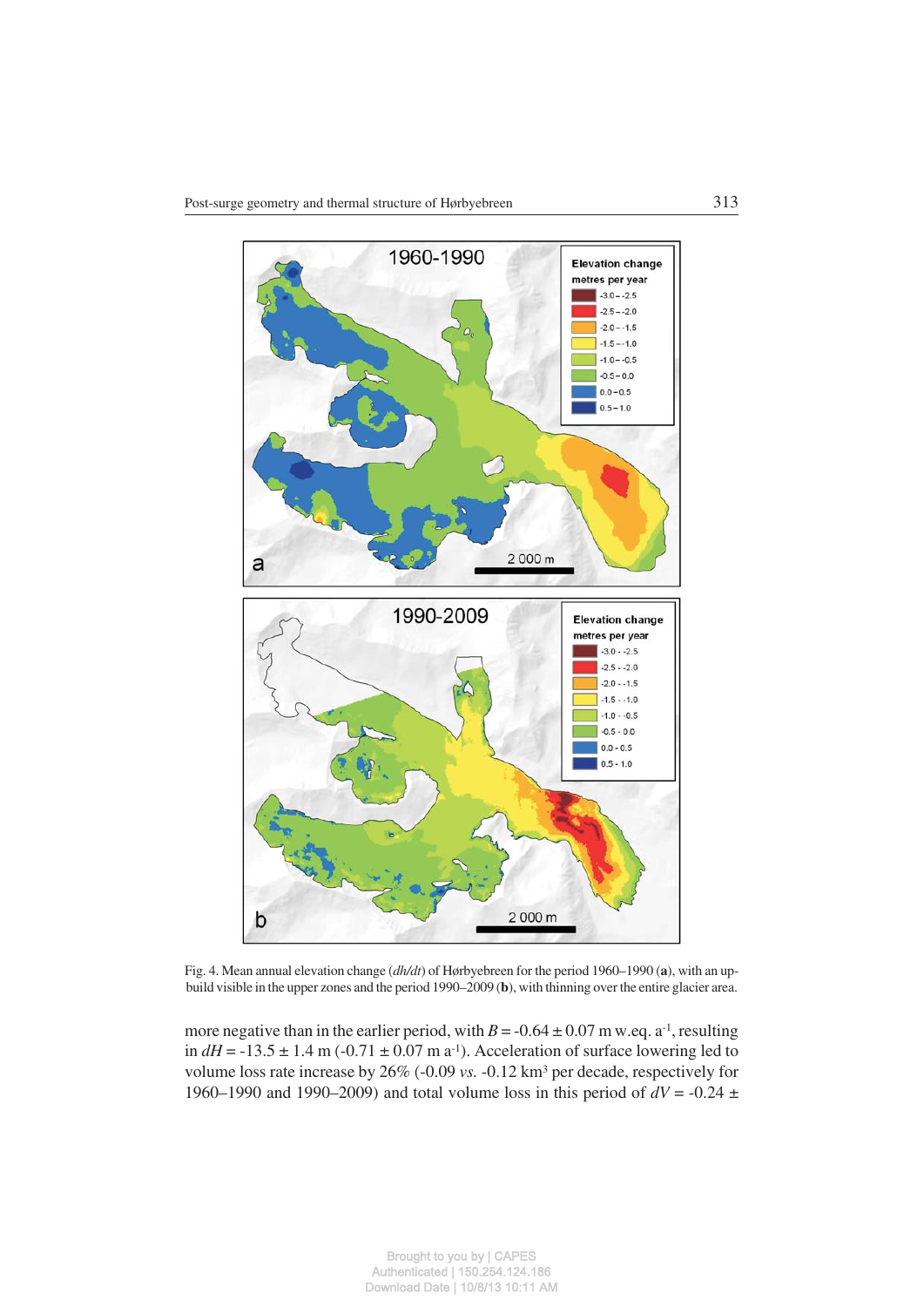

Fig. 5. Annual rates of elevation change, *dh/dt*, averaged along contour lines of Hørbyebreen in peri− ods 1960–1990 and 1990–2009 against its area−altitude distribution (50 m elevation bands) in differ− ent years.

0.03 km3. Area−altitude distribution of the system has effectively evolved towards reduction of the surge−generated frontal zone (50–200 m a.s.l.), but negative changes have been occurring in all elevation bands (Fig. 5). Details of the geome− try changes are listed in Table 1.

**Thermal structure of Hørbyebreen system**. — GPR soundings were carried out along centre−lines of the two components, starting from the highest zones at  $\sim$  620 m a.s.l. to the front zone at the bedrock threshold (Fig. 1b). The results show a clear bedrock reflection all along the profiles and indicate maximum depth reaching 170 m. We interpret the thermal structure of the analysed glacier system as polythermal (Fig. 6). Higher zones of both ice streams are entirely cold and frozen to the bed despite their significant thickness. Central zones of the ice masses are warm−based, as interpreted from "blurred" bedrock reflection (see insets on Fig. 6). Such feature has been also noted on radargrams from nearby polythermal Bertilbreen (Małecki, unpublished results), where direct hydro−thermal investiga− tions confirmed pressure melting−point conditions at the base (Gokhman *et al.* 1982; Zhuravlev *et al.* 1983). In the lowest zones of Hørbyebreen, temperate layer is up to 40 m thick (Fig. 6). Hoelbreen, considered as a more active component of the system, contains relatively small amount of temperate ice, close to the conflu− ence zone with Hørbyebreen stream. In both cases, temperate ice occurs at the base of the thickest zones, beneath approximately 100–130 m depth.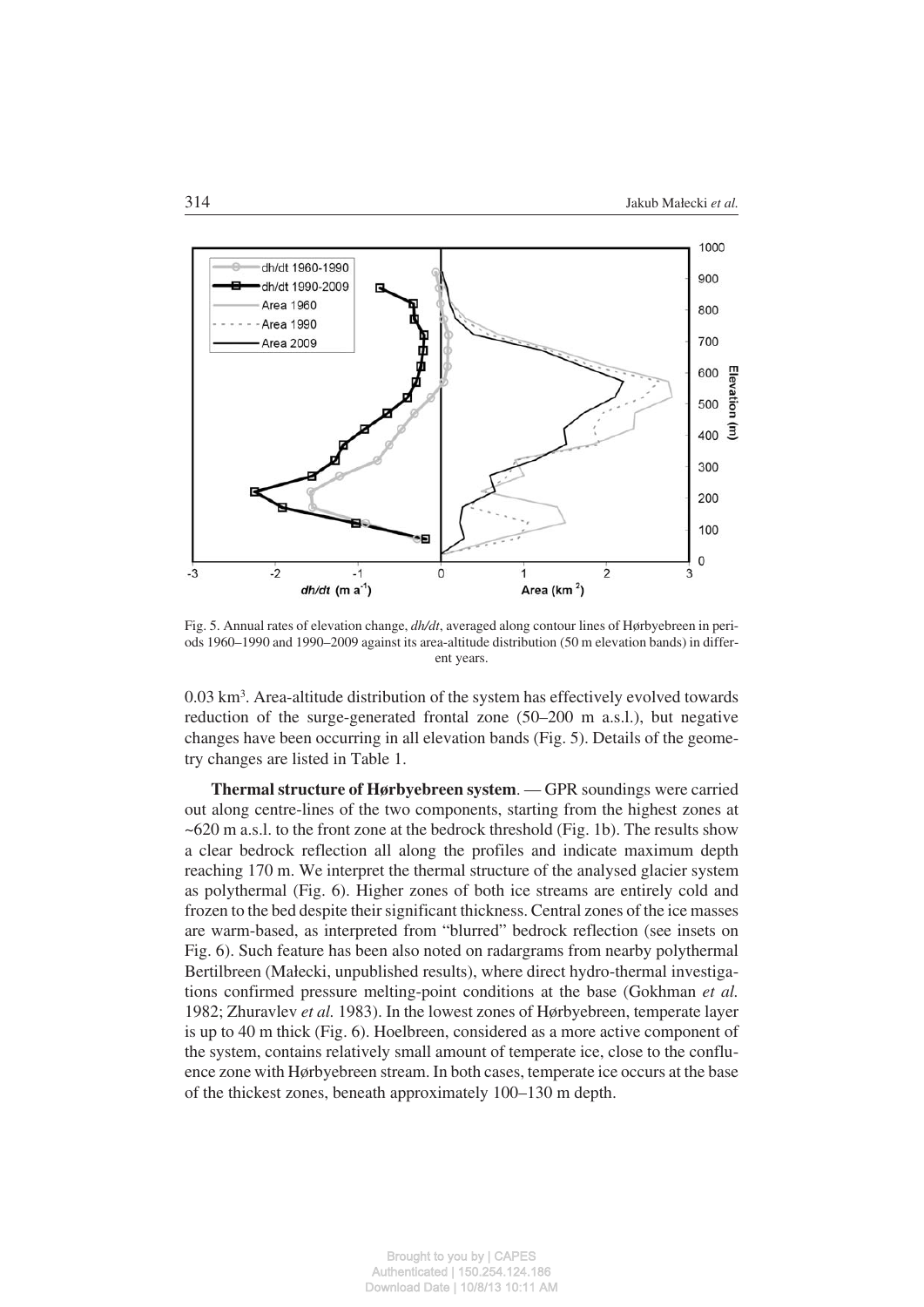

Fig. 6. Centre−line GPR profiles of Hørbyebreen (a) and Hoelbreen (b). The highest zones of glaciers are to the left. Vertical white stripes on Hørbyebreen profile indicate lack of data. TWTT – two−way travel time.

#### **Discussion**

The post-surge evolution of the glacier geometry seems to be dominated by de− cay of the flat, surge−generated front zone. Until year 1960, the front has been steadily retreating, with its further acceleration with time and thinning of the foot by up to 2–3 m annually. Even though the overall geodetic balance between 1960 and 1990 was negative (−0.40 m w. eq. a−1), surface elevation analysis indicates in− creasing slope of the glacier surface by a slow mass build−up in the reservoir area above 500 m. Thickening rates were low, typically 0.1–0.2 m a−1, and locally reached 0.8 m a−1 as the maximum. Such behaviour is typical for Svalbard surge−type glaciers in a quiescence phase and a similar pattern was found on *e.g.* Kongsvegen and Finsterwalderbreen (Melvold and Hagen 1998).

Slow build−up rates found in Svalbard are linked to low precipitation and accu− mulation rates in the archipelago, which prolong the duration of a surge cycle (Dowdeswell *et al.* 1991; Melvold and Hagen 1998). Duration of quiescent phases observed in Svalbard were reported to be 50 years for Tunabreen (Liestøl 1993), 70 years for Hambergbreen and Hessbreen (Liestøl 1993; Sund and Eiken 2004), 85 years for Bakaninbreen (Murray *et al.* 1998), 80–100 years for Usherbreen (Hagen 1987), 90–130 years for Bjuvbreen (Hamilton 1992), more than 100 years for Recherchebreen, Fridtjovbreen (Liestøl 1993) and Perseibreen (Dowdeswell and Benham 2003) and as much as 370–510 for Bråsvellbreen (Solheim 1991). Comparison of these long cycles to glaciers situated in more precipitous regions as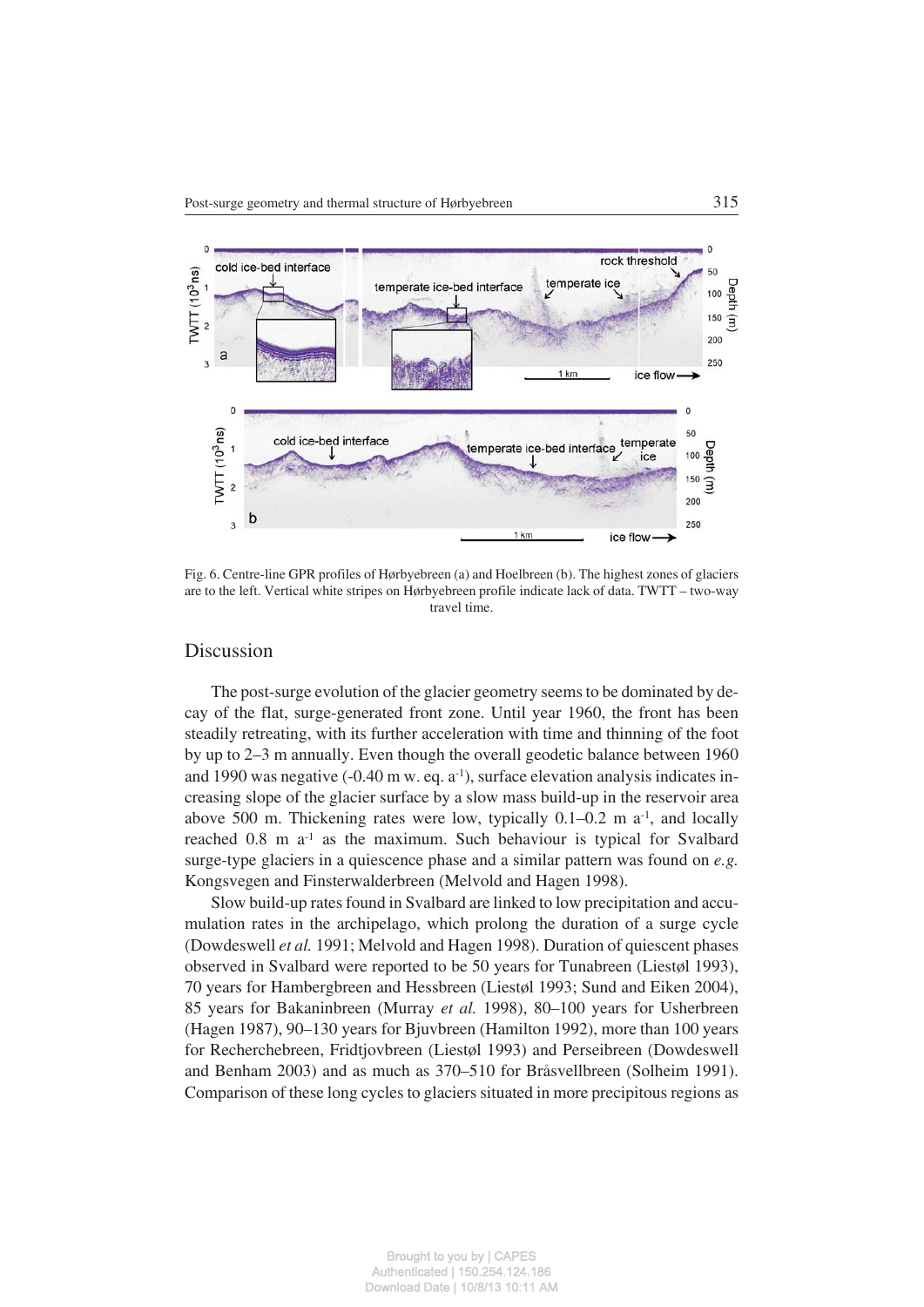Medvezhiy Glacier in Pamir (9–14 years, Dolgoushin and Osipova 1975) and Variegated Glacier in Alaska (17–20 years, Kamb *et al.* 1985) clearly shows the role of cumulative mass gain in surge−cycle dynamics. Build−up rates observed on Hørbyebreen between 1960 and 1990 were very low even as for Svalbard, i.e. ~0.15 m a−1 *vs.* ~0.50 m a−1 on Kongsvegen or Finsterwalderbreen (Melvold and Hagen 1998). Because build-up rates and quiescence phase duration somewhat re− flect the local climate, we expect Hørbyebreen to show full surge−cycle length of certainly more than 100 years, with a restriction that climatic conditions are fa− vourable for mass gain in the reservoir area.

After 1990, summer air temperature in Svalbard has been rising even faster than in the previous decades. As calculated by James *et al.* (2012), the positive temperature trend since 1990 has been  $0.07^{\circ}$ C a<sup>-1</sup>, being much higher than trend averaged for 1960–2009 (0.02 $^{\circ}$ C a<sup>-1</sup>). The potential increase of melt is not balanced by higher snow accumulation. Winter precipitation and accumulation on glaciers have shown no tendency or even a certain decrease recently (Førland and Hanssen−Bauer 2003; James *et al.* 2012). Hence, we explain the decrease of Hørbyebreen mass balance to -0.64 m w. eq. a<sup>-1</sup> and significant thinning of the res– ervoir area observed after 1990 (Figs. 2 and 3) by climatic factors, similarly as in− creasing rates of retreat, area loss and volume loss (Fig. 4). Similar changes are ob− served also on other Svalbard glaciers (*e.g.* Kohler *et al.* 2007; Barrand *et al.* 2010; James *et al.* 2012) and will have further impacts, such as change in general energy balance conditions of the archipelago, reduction of high−albedo snow areas sup− porting further warming (*e.g.* Lemke *et al.* 2007) and contribution to the sea−level rise by freshwater production from melting glaciers (*e.g.* Meier *et al.* 2007).

As indicated by previous studies the low build−up rates and frequency reduction of surge events in Svalbard are linked to a climate change at the end of the LIA (Dowdeswell *et al.* 1995). It seems probable that the post−1990 anomalous summer temperature rise may cause further surge activity decrease in Svalbard. As we have shown, even relatively high elevated Hørbyebreen may not be able to build−up to− wards a new surge under present climatic conditions. Due to negative mass balance in its higher zones, the glacier can not reach enough ice thickness in the reservoir area, which seems to be crucial for triggering a thermally controlled surge, a model which is most likely valid for Svalbard glaciers (Fowler *et al.* 2001).

Svalbard ice masses smaller than  $\sim$ 3 km<sup>2</sup> have been mostly classified as entirely (or almost entirely) cold, *e.g.* Scott Turnerbreen (Hodgkins *et al.* 1999), Longyear− breen, Larsbreen (Etzelmüller *et al.* 2000), Tellbreen (Bælum and Benn 2011) or Ariebreen (Machío *et al.* 2007; Nawrot 2011). Larger valley glaciers contain also temperate basal ice *i.e.* Austre Brøggerbreen (Björnsson *et al.* 1996), Werenskiold− breen (Pälli *et al.* 2003), Bertilbreen (Gokhman *et al.* 1982) or Svenbreen (Małecki 2013). In the third group of glaciers, temperate ice at the bottom, as well as in their accumulation zones has been found *i.e.* Erikbreen (Ødegård *et al.* 1992), Midre Lovénbreen, Kongsvegen, Uvérsbreen (Björnsson *et al.* 1996) or Hansbreen (Jania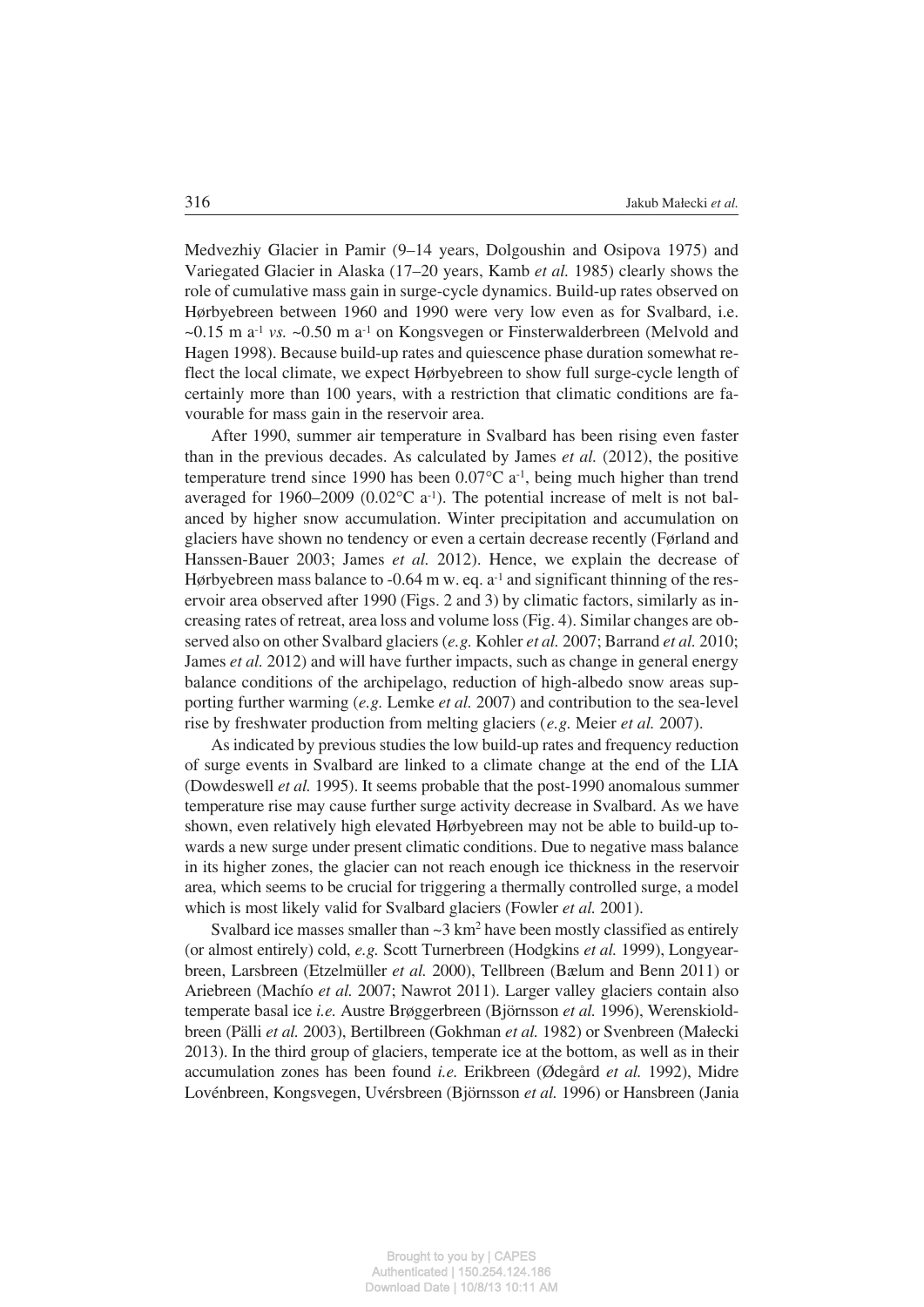*et al.* 1996; Pälli *et al.* 2003). Radar investigations performed on the Hørbyebreen surface confirm previous speculations that the glacier is polythermal. The structure of Hørbyebreen is interpreted as similar to the second group mentioned above – the glacier shows temperate ice along considerable length of its centrelines, beneath 100–130 m thick cold surface layer, with front zone frozen to the bed. No evidence of temperate firn has been found in its highest reaches, what may be explained by negative mass balance over the whole glacier in the last decades. Moreover, forma− tion of thick superimposed ice on glaciers in this region of Spitsbergen makes their surface poorly permeable to meltwater, thus refreezing and consequent heating of ice by latent heat release, are vastly limited (Małecki 2013).

Dowdeswell *et al.* (1995) conclude that Svalbard surge−type glaciers may turn their polythermal structure to cold if they experience a prolonged lack of mass build−up, as they show for a small and shallow glacier Scott Turnerbreen. At least 5 decades of continuous thinning of the glacier system analysed in this paper were not sufficient to complete such a transformation, what seems to result from consid− erable ice thickness of Hørbyebreen (up to 170 m) and Hoelbreen (150 m). However, further intensive thinning will certainly modify and limit the extent of tem− perate ice, but it will most likely remain warm−based until it is less than ~100 m thick, as observed on other glaciers in the study area, *e.g.* on Bertilbreen (Zhu− ravlev *et al.* 1983) or Svenbreen (Małecki 2013).

# **Conclusions**

From our study we draw the following conclusions: •

- $\bullet$  Hørbyebreen surged in the late 19<sup>th</sup> or early 20<sup>th</sup> century, creating an extensive flat front zone with looped medial moraines. In the period 1960–1990, it has been steepening its profile by fast down−wasting of its front zone (thinning up to  $2-3$  m a<sup>-1</sup>) and slow build-up in the reservoir zone above 500 m (~0.15 m a<sup>-1</sup>). Such behaviour is typical for Svalbard surge−type glaciers in a quiescent phase. The mass balance of the glacier was generally negative in this period (−0.40 m w. eq. a−1), resulting in volume decrease and area loss.
- Considering high elevation of Hørbyebreen, the observed build−up rates in the period 1960–1990 were very low even as for Svalbard, reflecting arid quasi− continental climatic conditions in Dickson Land.
- After 1990 the glacier has shown a decrease in mass balance (to -0.64 m w. eq. a<sup>-1</sup>, 1990–2009). Negative elevation changes in the reservoir area on the order of −0.25 m a−1 were also observed. We link this shift to post−1990 summer tempera− ture rise, not accompanied by an increase in winter accumulation. We state that un− der present conditions Hørbyebreen is not able to build−up towards a new surge.
- Recent summer temperature anomalies may further reduce the surge activity of Svalbard glaciers, because intensified melting may prolong their quiescent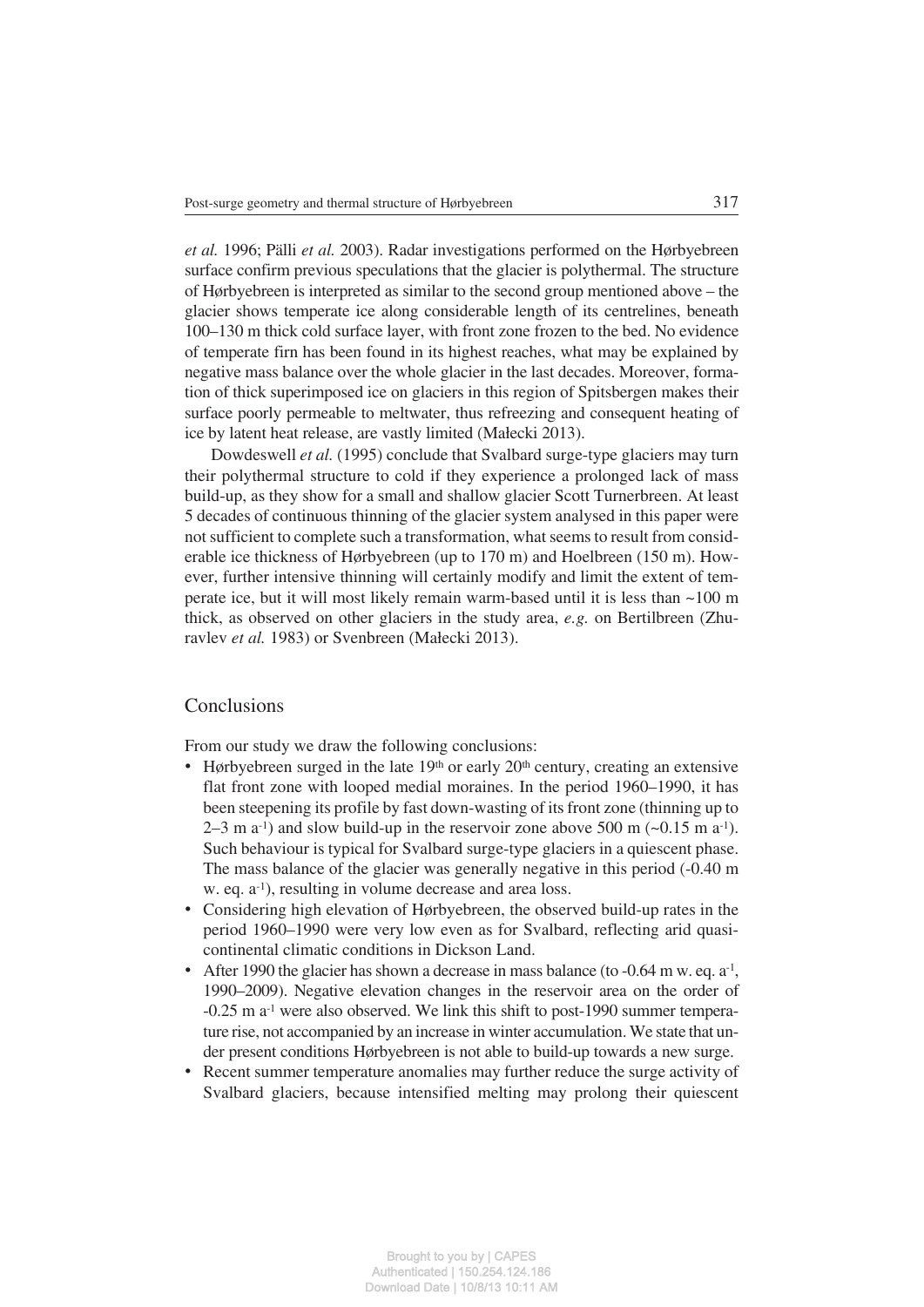phases. Moreover, warmer summer periods cause an acceleration of rates of re− treat, area loss and volume loss, giving a feedback to further warming by chang− ing the general energy balance of the archipelago and contributing to sea−level rise by enhanced freshwater release.

- The studied glacial system is polythermal. Both Hørbyebreen and Hoelbreen are entirely cold in their upper zones, but warm−based downglacier from their mid−sections. Up to 40 m thick temperate ice has been found in their lower sec− tions. Temperate core is situated in the deepest zones of both ice masses, ap− proximately under 100–130 m thick cold ice layer. No evidence for temperate firn zone was found.
- Svalbard glaciers, which at present are not able to build−up towards a surge may still remain warm−based if they are thick enough. In case of Hørbyebreen (with maximum thickness of 170 m) and Hoelbreen (150 m),  $\sim$ 100 years since the last surge and at least five decades of continuously negative mass balance were not enough to transform into a cold−based glacier.

**Acknowledgements**. — This work is a part of the Dickson Land Ice Masses Evolution pro− ject (dil\*ice) funded by the Polish National Science Centre through grant no. N N 306 062940. Jakub Małecki wishes to thank Chris Nuth for instructive discussions concerning data co−regis− tration, Thorben Dunse for help in radar data analysis, the Research Council of Norway, Jon Ove Hagen and all the staff of Department of Geosciences for a fruitful research stay at the University of Oslo. Help received from the University Centre in Svalbard and particularly from Doug Benn is deeply appreciated. 2009 DEM was constructed by Mateusz Strzelecki under the auspices of grant no. N306284335 funded by the Ministry of Science and Higher Education in Poland. Mateusz Strzelecki is supported by Crescendum Est Polonia Foundation, AMU Poznań Foundation and the RCN "Yggdrasil" fellowships. Discussions with Grzegorz Rachlewicz greatly helped to better understand the Hørbyebreen system. Acknowledgements are also dedi− cated to Norsk Polarinstitutt for providing 1960, 1990 and 2009 glacier geometry data, espe− cially to Anders Skoglund and Harald Faste Aas. The authors wish to thank Jon Ove Hagen, Piotr Zagórski and Grzegorz Rachlewicz for their valuable reviews.

# References

- BARRAND N.E., JAMES T.D. and MURRAY T. 2010. Spatio−temporal variability in elevation changes of two high−Arctic valley glaciers*. Journal of Glaciology* 56 (199): 771–780.
- BÆLUM K. and BENN D.I. 2011. Thermal structure and drainage system of a small valley glacier (Tellbreen, Svalbard), investigated by ground penetrating radar. *The Cryosphere* 5: 139–149.
- BENN D.I., KRISTENSEN L. and GULLEY J.D. 2009. Surge propagation constrained by a persistent subglacial conduit, Bakaninbreen−Paulabreen, Svalbard. *Annals of Glaciology* 50 (52): 81–86.
- BJÖRNSSON H., GJESSING Y., HAMRAN S.−E., HAGEN J.O., LIESTØL O., PALSSON F. and ERLINGSSON B. 1996. The thermal regime of sub-polar glaciers mapped by multi-frequency radio-echo sound– ing. *Journal of Glaciology* 42 (140): 23–32.
- DALLMANN W.K., PIPEJOHN K. and BLOMEIER D. 2004. *Geological map of Billefjorden, Central Spitsbergen, Svalbard, with geological excursion guide. 1 : 50,000*. Norsk Polarinstitutt Tematkart, No 36.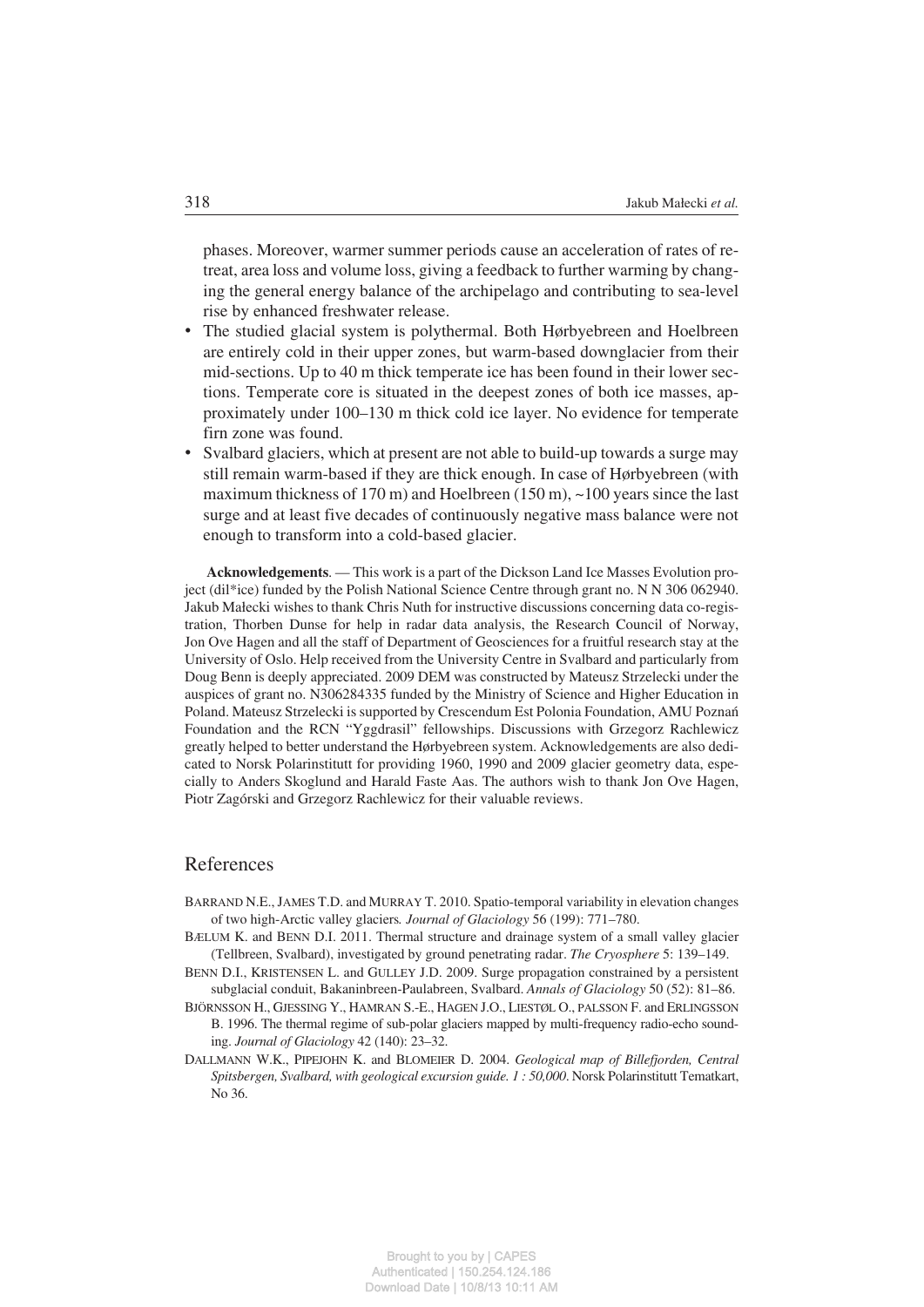- DOLGOUSHIN I.O. and OSIPOVA G.B. 1975. Glacier surges and the problem of their forecasting. *In− ternational Association of Hydrological Sciences Publication* 104 (Symposium at Moscow 1971 – Snow and Ice): 292–304.
- DOWDESWELL J.A. and BENHAM T.J. 2003. A surge of Perseibreen, Svalbard, examined using aerial photography and ASTER high resolution satellite imagery. *Polar Research* 22 (2): 373–383.
- DOWDESWELL J.A., HAMILTON G.A and HAGEN J.O. 1991. The duration of the active phase on surge−type glaciers: contrasts between Svalbard and other regions. *Journal of Glaciology* 37 (127): 388–400.
- DOWDESWELL J.A., HODGKINS R., NUTTALL A.M., HAGEN J.O. and HAMILTON G.S. 1995. Mass balance change as a control on the frequency and occurrence of glacier surges in Svalbard, Nor− wegian High Arctic. *Geophysical Research Letters* 22 (21): 2909–2912.
- DYURGEROV M.B., AIZIN V.B. and BUYNITSKIY A.B. 1985. Mass accumulation in the accumulation area of Medvezhiy Glacier during its quiesence periods. *Materialy Glyatsiologicheskikh Issle− dovaniy* 54: 131–135 (in Russian).
- EISEN O., HARRISON W.D. and RAYMOND C.F. 2001. The surges of Variegated Glacier, Alaska, U.S.A., and their connection to climate and mass balance*. Journal of Glaciology* 47 (158): 351–358.
- ETZELMÜLLER B., ØDEGÅRD R.S., VATNE G., MYSTERUD R.S., TONNING T. and SOLLID J.L. 2000. Glacier characteristics and sediment transfer system of Longyearbreen and Larsbreen, western Spitsbergen. *Norsk Geografisk Tidskrift* 54: 157–168.
- EVANS D.J.A. and REA B.R. 2003. Surging glacier landsystem. *In*: D.J.A. Evans (ed.) *Glacial Landsystems*. Arnold, London: 259–288.
- EVANS D.J.A., STRZELECKI M.C., MILLEDGE D.G. and ORTON C. 2012. Hørbyebreen polythermal glacial landsystem, Svalbard. *Jorunal of Maps* 8 (2): 146–156.
- FOWLER A.C., MURRAY T. and NG F.S.L. 2001. Thermally controlled glacier surging. *Journal of Glaciology* 47 (159): 527–538.
- FØRLAND E.J. and HANSSEN−BAUER I. 2003. Past and future climate variations in the Norwegian Arctic: overview and novel analyses. *Polar Research* 22: 113–124.
- GIBAS J., RACHLEWICZ G. and SZCZUCIŃSKI W. 2005. Application of DC resistivity soundings and geomorphological surveys in studies of modern Arctic glacier marginal zones, Petuniabukta, Spitsbergen. *Polish Polar Research* 26 (4): 239–258.
- GOKHMAN V.V., TROITSKIY L.C. and KOTLYAKOV V.G. 1982. Hydrothermal regime of Bertil Gla− cier on Spitsbergen and its water−supply role. *Materialy glyatsiologicheskikh issledovaniy* 45: 154–159 (in Russian).
- HAGEN J.O. 1987. Glacier surge at Usherbreen, Svalbard. *Polar Research* 5 (2): 239–252.
- HAMILTON G.S. 1992. *Investigations of surge−type glaciers in Svalbard*. PhD thesis, University of Cambridge: 275 pp.
- HAMILTON G.S. and DOWDESWELL J.A. 1996. Controls on glacier surging in Svalbard. *Journal of Glaciology* 42 (140): 157–168.
- HODGKINS R., HAGEN J.O. and HAMRAN S.-E. 1999. 20<sup>th</sup> century mass balance and thermal regime change at Scott Turnerbreen, Svalbard. *Annals of Glaciology* 28 (1): 216–220.
- HODGKINS R., FOX A. and NUTTALL A.−M. 2007. Geometry change between 1990 and 2003 at Finster− walderbreen, a Svalbard surge−type glacier, from GPS profiling. *Annals of Glaciology* 46: 1–5.
- JAMES T.D., MURRAY T., BARRAND N.E., SYKES H.J., FOX A.J. and KING M.A. 2012. Observations of enhanced thinning in the upper reaches of Svalbard glaciers. *The Cryosphere* 6: 1369–1381.
- JANIA J., MOCHNACKI D. and GĄDEK B. 1996. The thermal structure of Hansbreen, a tidewater gla− cier in southern Spitsbergen, Svalbard. *Polar Research* 15 (1): 53–66.
- JISKOOT H., BOYLE P. and MURRAY T. 1998. The incidence of glacier surging in Svalbard: evidence from multivariate statistics. *Computers and Geosciences* 24 (4): 387–399.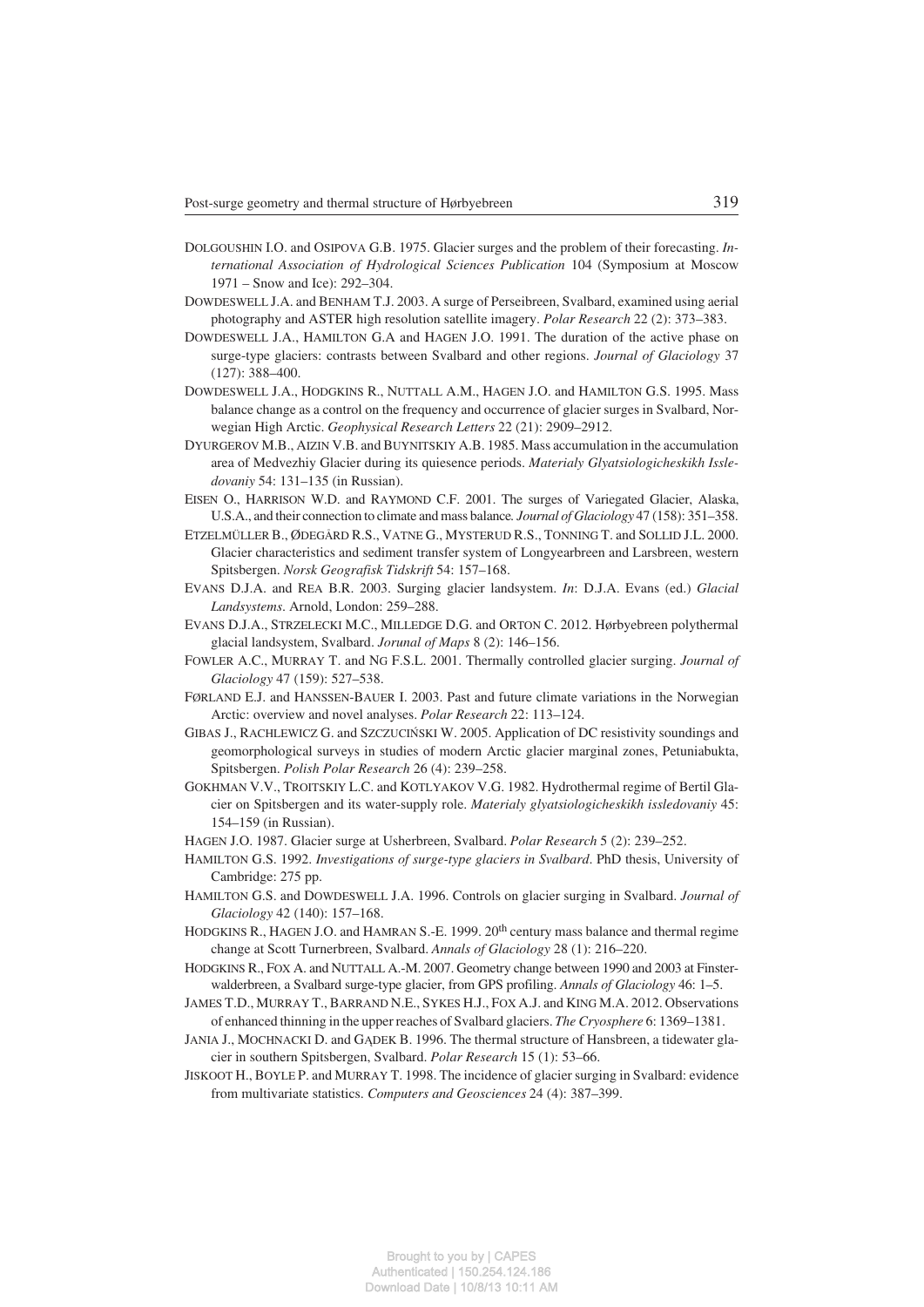- KAMB B., RAYMOND C.F., HARRISON W.D., ENGELHARDT H., ECHELMEYER K.A., HUMPHREY N., BRUGMAN M.M. and PFEFFER T. 1985. Glacier surge mechanism: 1982–1983 surge of Varie− gated Glacier, Alaska. *Science* 227 (4686): 267–284.
- KARCZEWSKI A. 1989. The development of the marginal zone of the Hørbyebreen, Petuniabukta, central Spitsbergen*. Polish Polar Research* 10 (3): 371–377.
- KOHLER J., JAMES T.D., MURRAY T., NUTH C., BRANDT O., BARRAND N.E., AAS H.F. and LUCKMAN A. 2007. Acceleration in thinning rate on western Svalbard glaciers. *Geophysical Re− search Letters* 34: L18502.
- LEFAUCONNIER B. and HAGEN J.O. 1991. Surging and calving glaciers in eastern Svalbard. *Norsk Polarinstitutt Meddelelser* 116: 132 pp.
- LEMKE P., REN J., ALLEY R.B., ALLISON I., CARRASCO J., FLATO G., FUJII Y., KASER G., MOTE P., THOMAS R.H. and ZHANG T. 2007. Observations: changes in snow, ice and frozen ground. *In*: S. Solomon, D. Qin, M. Manning, Z. Chen, M. Marquis, K.B. Averyt, M. Tignor and H.L. Miller (eds) *Climate Change 2007: The Physical Science Basis. Contribution of Working Group I to the Fourth Assessment Report of the Intergovernmental Panel on Climate Change*. Cambridge Uni− versity Press, Cambridge: 337–383.
- LIESTØL O. 1969. Glacier surges in west Spitsbergen. *Canadian Journal of Earth Sciences* 6 (4), Part 2: 895–897.
- LIESTØL O. 1993. Glaciers of Europe glaciers of Svalbard, Norway. *In*: R.S. Williams Jr. and J.G. Ferrigno (eds). Satellite image atlas of glaciers of the world. U.S. *Geological Survey Profesional Paper* 1386: E127–E151.
- MACHÍO F., LAPAZARAN J., DOLNICKI P., PETLICKI M., GŁOWACKI P. and NAVARRO F. 2007. Pre− liminary results from radio−echo sounding at Ariebreen, Hornsund, Spitsbergen. *In*: The Dy− namics and Mass Budget of Arctic Glaciers. Extended abstracts. *Workshop and GLACIODYN (IPY) meeting, 15–18 January 2007, Pontresina, Switzerland*. Institute for Marine and Atmo− spheric Research, Utrecht University, the Netherlands: 64–66.
- MAŁECKIJ. 2013. *The present−day state of Svenbreen (Svalbard) and changes of its physical proper− ties after the termination of the Little Ice Age*. PhD thesis. Adam Mickiewicz University, Poznań: 166 pp.
- MEIER M.F. and POST A. 1969. What are glacier surges? *Canadian Journal of Earth Sciences* 6 (4), Part 2: 807–817.
- MEIER M.F., DYURGEROV M.B., RICK U.K., O'NEEL S., PFEFFER W.T., ANDERSON R.S., ANDERSON S.P. and GLAZOVSKY A.F. 2007. Glaciers dominate eustatic sea−level rise in the 21st century. *Sci− ence* 317: 1064–1067.
- MELVOLD K. and HAGEN J.O. 1998. Evolution of a surge−type glacier in its quiescent phase: Kongsvegen, Spitsbergen, 1964–95. *Journal of Glaciology* 44 (147): 394–404.
- MOHOLDT G., NUTH C., HAGEN J.O. and KOHLER J. 2010. Recent elevation changes of Svalbard gla− ciers derived from ICESat laser altimetry. *Remote Sensing of Environment* 114 (11): 2756–2767.
- MURRAY T., DOWDESWELL J.A., DREWRY D.J. and FREARSON I. 1998. Geometric evolution and ice dynamics during a surge of Bakaninbreen, Svalbard*. Journal of Glaciology* 44 (147): 263–272.
- NAWROT A.P. 2011. *Operation of the small glaciated catchment geosystem (Arie, Spitsbergen)*. PhD thesis, Adam Mickiewicz University, Poznań: 150 pp.
- NORDLI P.Ø. and KOHLER J. 2003. The early 20th century warming. Daily observations at Green Harbour, Grønfjorden, Spitsbergen. *DNMI KLIMA Rapp*. 12/03. Norwegian Meteorological In− stitute, Oslo: 20 pp.
- NUTH C. and KÄÄB A. 2011. Co−registration and bias corrections of satellite elevation data sets for quantifying glacier thickness change. *The Cryosphere* 5: 271–290.
- NUTH C., KOHLER J., AAS H. F., BRANDT O. and HAGEN J. O. 2007. Glacier geometry and elevation changes on Svalbard (1936–90): a baseline dataset. *Annals of Glaciology* 46: 106–116.